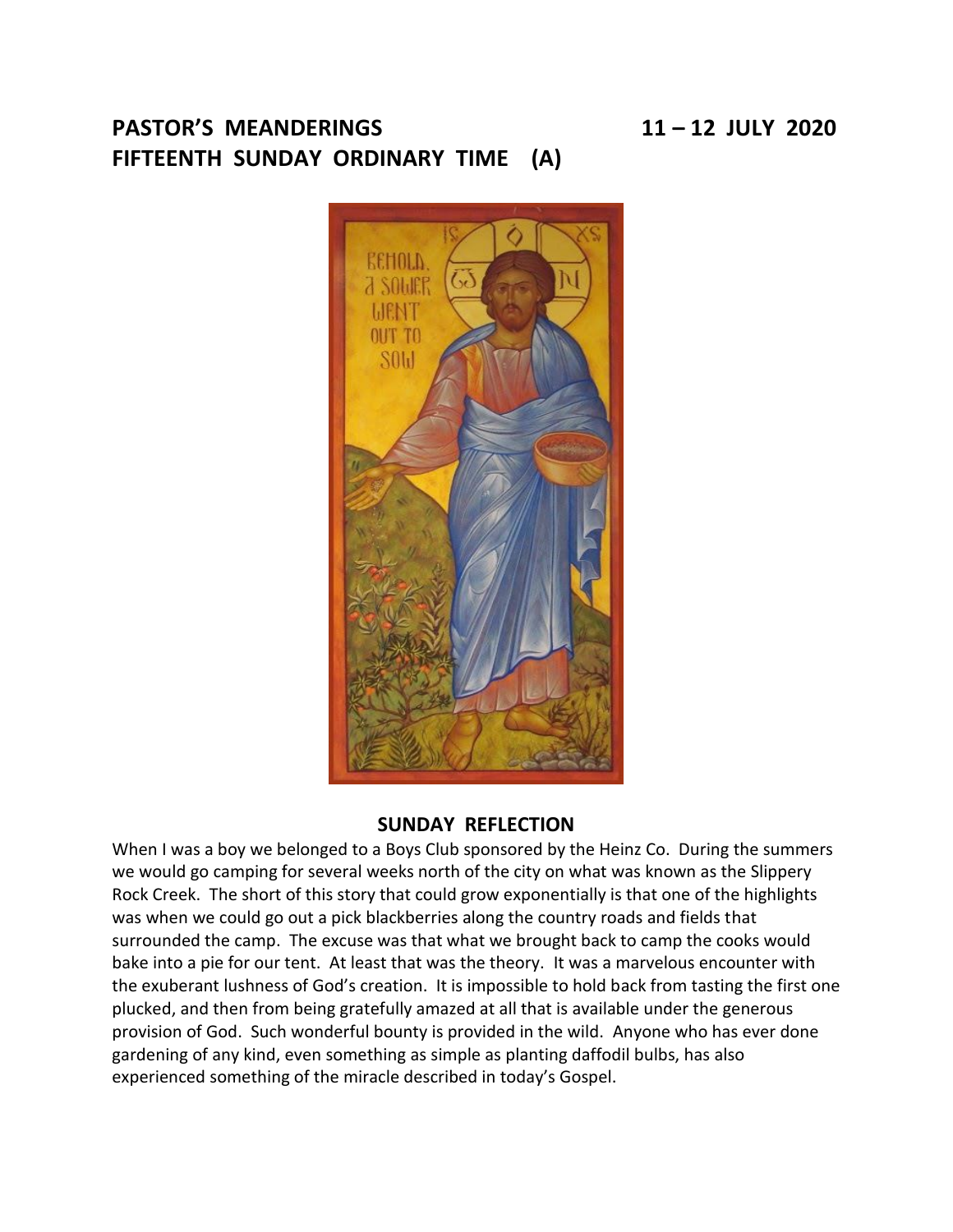In the parable God is the sower whose intention is to provide abundance. We can miss this truth if we read the parable alongside an interpretation and thus begin to address too soon the question of how the seed is received and the dispositions needed for it to bear fruit. The application is one thing; the final line of the parable itself is worth savoring: 'the seed sprang up, yielding now sixty, now thirty, now a hundredfold.'

It is good for us to have the image of the gardener to savor alongside the many other images we have of God. We need to let our minds and souls rest in thinking of God wanting to provide abundance for His people, and wanting us to benefit from all that richness. There is a special congruity in this Gospel being proclaimed at this time of year, in midst of summer with the seed having been sown weeks previously now sprouting and growing towards a harvest this fall. A reminder for us to pause and appreciate God's good provision.

And there is more: through Baptism, God has sown the seed of His word in us, so that Christ dwells in us richly. And this word of God does not return empty, but carries us with it to the divine presence itself: 'I go to prepare a place for you, I will come back and take you to be with Me that you also may be here is divine power for good planted deep within us which continues to work in us according to God's purpose for our lives, no matter how many setbacks we experience.

The Second Reading can reinforce this message. The groaning Paul mentions, expresses a longing for a completeness, and is a sign that we are still on the way. Even the most committed of us does not yet enjoy the completeness of the glorious freedom of the children of God. Being reminded of this can help us to be less impatient with our own shortcomings and those of others. Coming to understand that God continues to work through the Spirit in each human heart, disregarding past failings, will help people tempted to give us on themselves or on others.

## **READINGS SIXTEENTH SUNDAY 19 JUL '20**

**Wis. 12:13, 16-19:** God's sovereignty over all makes God lenient to all. This should prompt us to be kindly to one another.

**Rom. 8:26-27:** Believers do not need to search for words with which to pray; if we are open in love and in faith, the Spirit gives us the words we lack.

**Mt. 13:24-43:** God brings the Kingdom into being as truly as the seed will provide a harvest and yeast will cause dough to rise. We are challenged to have patience and to leave it to God to bring the Kingdom to its completion.

# **THANK YOU**

On the 28th of June, following the 11:30 a.m. Mass, I was assailed at the door of the rectory by many of you who had been at that Mass. It has been a long time, very long time since I was serenaded with that Birthday melody. It was so good to hear your voices again. Throughout these past weeks of the surgeries and the intervening weeks of therapy to keep the knee mobile you have inundated me with cards of all sorts; funny, serious, a bit odd, prayerful. You have had multiple Masses said on my behalf. Thank you all for your thoughts, good wishes, and your prayers they have been deeply appreciated but no more than for who you all are.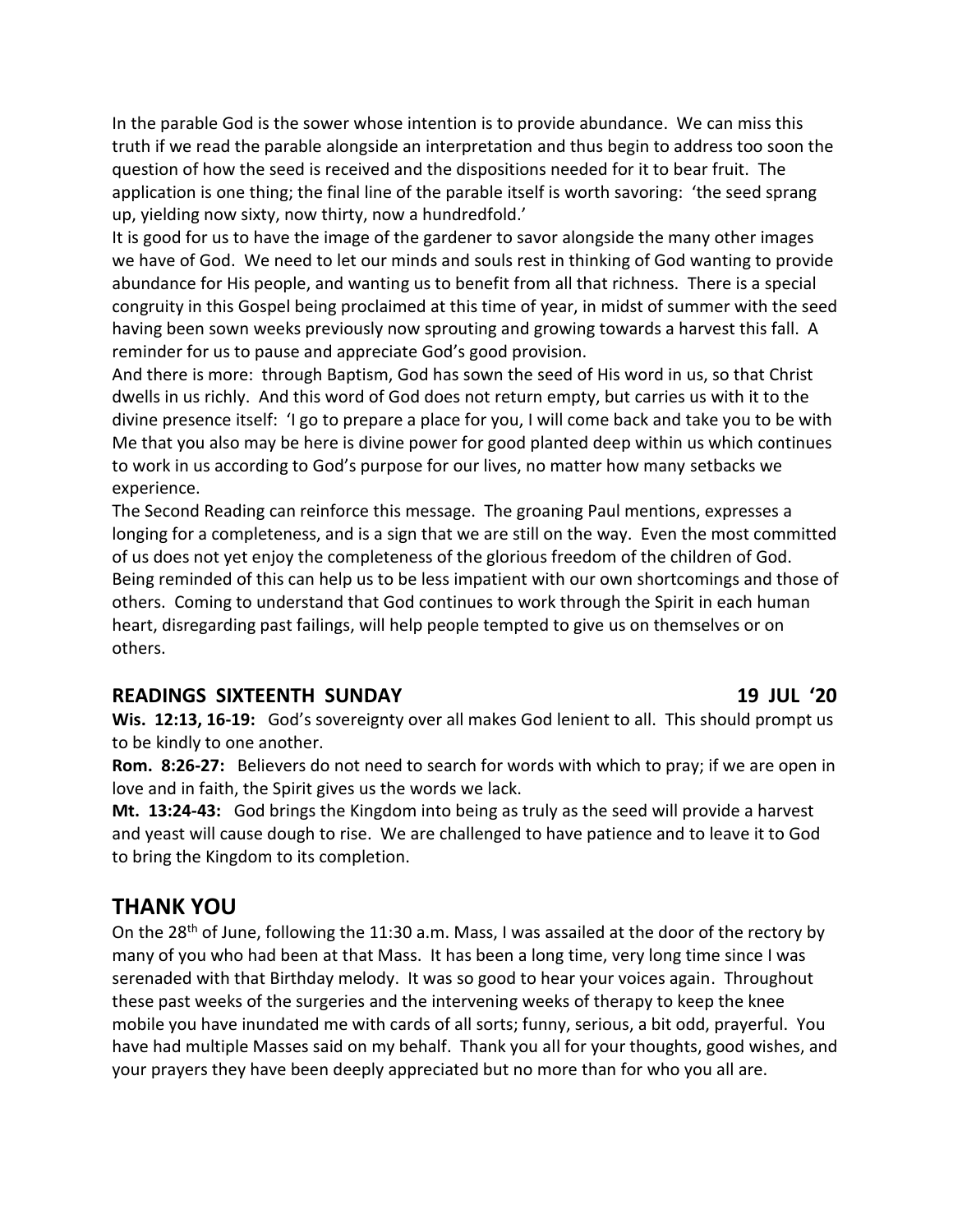# **MASS**

It is frequently stated that the Mass is the source and summit of our faith. If we know and understand the Mass and what is being presented through the prayers and the actions we come to realize that the core values of our faith in the Redeemer Jesus, Christ, the Creator God the Father and the Sanctifier the Holy Spirit is placed before us time after time. An important aspect of this is the coming together as a congregation to pray together, to support each other in faith, to be there as a physical reminder that we are the Body of Christ. Each individual unique and important in their individuality yet at the same time absolutely essential to strengthening and passing on the faith for those worshiping with us.

But, there has been a disruption in this participation. When we came together, albeit it on a limited basis with the first phase of reopening, I said something to the effect of welcoming you back and there was a crescendo (not too strong of a word) of applause. Which I saw as your own recognition that something important had been missing during those previous weeks. I have been mulling over this point for the past several weeks.

With the initial jump in the rate of infections of COVID-19 back in March the bishops suspended the celebration of public Masses, granted a dispensation from the obligation of attending Sunday and Holy Day of Obligation Masses as a means of helping to attack this virus. At that time it was their suggestion that we Catholics could benefit from increased personal prayer, spiritual reading, reflection and watching a live broadcast of Mass while making a spiritual communion from home.

The hope was that by watching a live-streamed Mass this would be a way for Catholics to stay connected with their parishes and the wider Church, even if they could not be gathering together physically.

I have to admit that celebrating Mass in an empty church, or relatively empty church has to be one of the weirdest experiences I've had. Normally, there is the sound of your voices in prayer. Not just the sound of everyone mixed together but the reality of certain voices being more recognizable than others at times, a constantly changing dynamic. And along with that there was always the chance to look out over the congregation and see who's there, and you know what comes to mind? No, not the chance to take attendance but the opportunity to see individuals, a rem9inder of the circumstances of individual parishioners and a reminder to remember you in prayer.

As we enter into the Third Phase of Opening limitations still exist. These are due to the diminished number of people who may be in the church due to social distancing as well as the need for caution on the part of those who are more susceptible to infections for whatever the reason may be. Therefore the dispensation from attending Mass is still in effect. When I return and I watch the numbers in attendance it may be appropriate to increase the number of public Masses.

Those of you who cannot attend Mass are encouraged to tune into a live-streamed Mass and to continue to make a spiritual communion and to pray that we as a society, as humanity may be able to develop the means of controlling this virus.

A Spiritual communion is a way for us to say that even though I cannot receive the living presence of the Body and Blood of Jesus Christ resting under the visible manifestation of the host I can still receive Christ spiritually into my heart.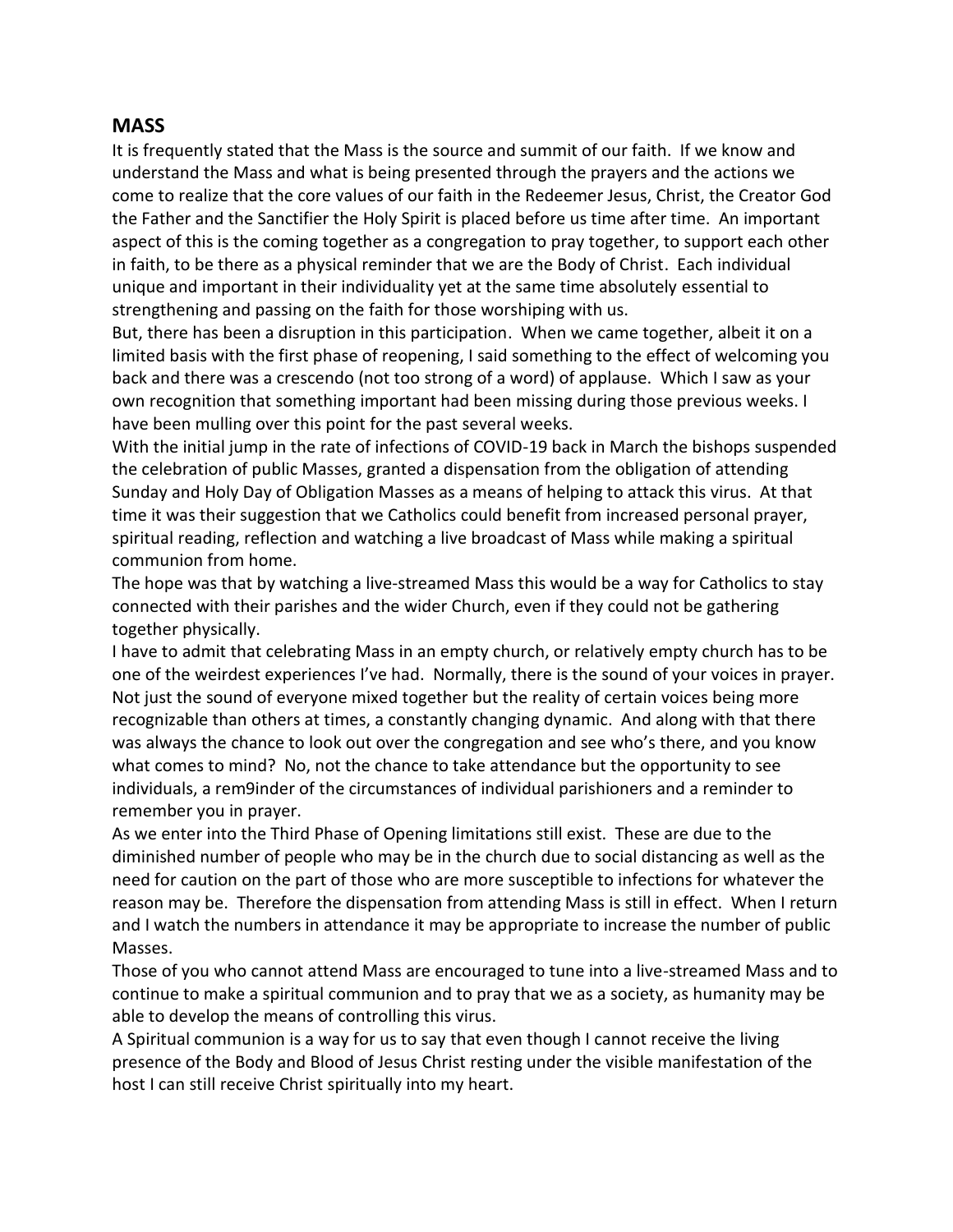What happens at Communion? We enter into a deep relationship, the presence of the grace of the risen Christ and in the Eucharist in particular, His body, blood, soul and divinity. And so as Catholics, we want that. We want that deep communion with our God. But at this period of time it is not always possible.

When making a spiritual communion, a person in prayer to God, knowing that the physical reality at this time is not possible, for Jesus to still come into our hearts at least spiritually, to come into our lives, to continue to fill us with the grace that we need to be sustained, even though we can't receive the Eucharist at this time.

We are still challenged as people of faith to keep the Sabbath holy even though there may be no chance to physically attend a Mass. Are we willing to set aside some time on Sunday or Saturday to go through the readings for the day, to try and pray together as a family, or if we live alone to pray on our own.

# **THE DANGERS OF LIVE-STREAMING MASSES**

Yes there are dangers associated with live-streaming. Dangers for each of us in different ways. Permit me to share with you the observations of a priest of the Arlington Diocese, Fr. Jerry Pokorsky, who has stated the concerns rather clearly. Concerns that we as holders of the faith and transmitters of the faith should be cognizant of.

During the COVID-19 pandemic, bishops have canceled the public celebration of the Mass in obedience to government authorities. Live-streamed Mass on the internet has become the "new normal" of worship for the duration. But this quasi-liturgical innovation may have problematic long-term ramifications.

The Mass is forever the "source and summit" of the Christian life and thus spiritually essential. "Truly, truly, I say to you, unless you eat the flesh of the Son of Man and drink his blood, you have no life in you." (John 6:53) At the Last Supper, surrounded by his first priests, He commanded them "Do this in remembrance of me." (Luke 22:19)

The components of the Mass are communal and personal. They are rooted in Jewish worship. The Liturgy of the Word fulfills and replaces worship in the synagogues, and the Liturgy of the Eucharist fulfills and replaces the Temple sacrifices with the One Sacrifice of Jesus. The reception of Jesus during Communion—his body, blood, soul, and divinity—prepares us to return to the world and to love others as Jesus loves us.

The Real Presence is Something we touch and experience:

That which was from the beginning, which we have heard, which we have seen with our eyes, which we have looked upon and touched with our hands, concerning the word of life—the life was made manifest, and we saw it... (1 John 1-2)

Jesus is present during the Eucharistic celebration in various ways: in the person of the priest, in the proclamation of the Word, and in the assembled people: For "where two or three are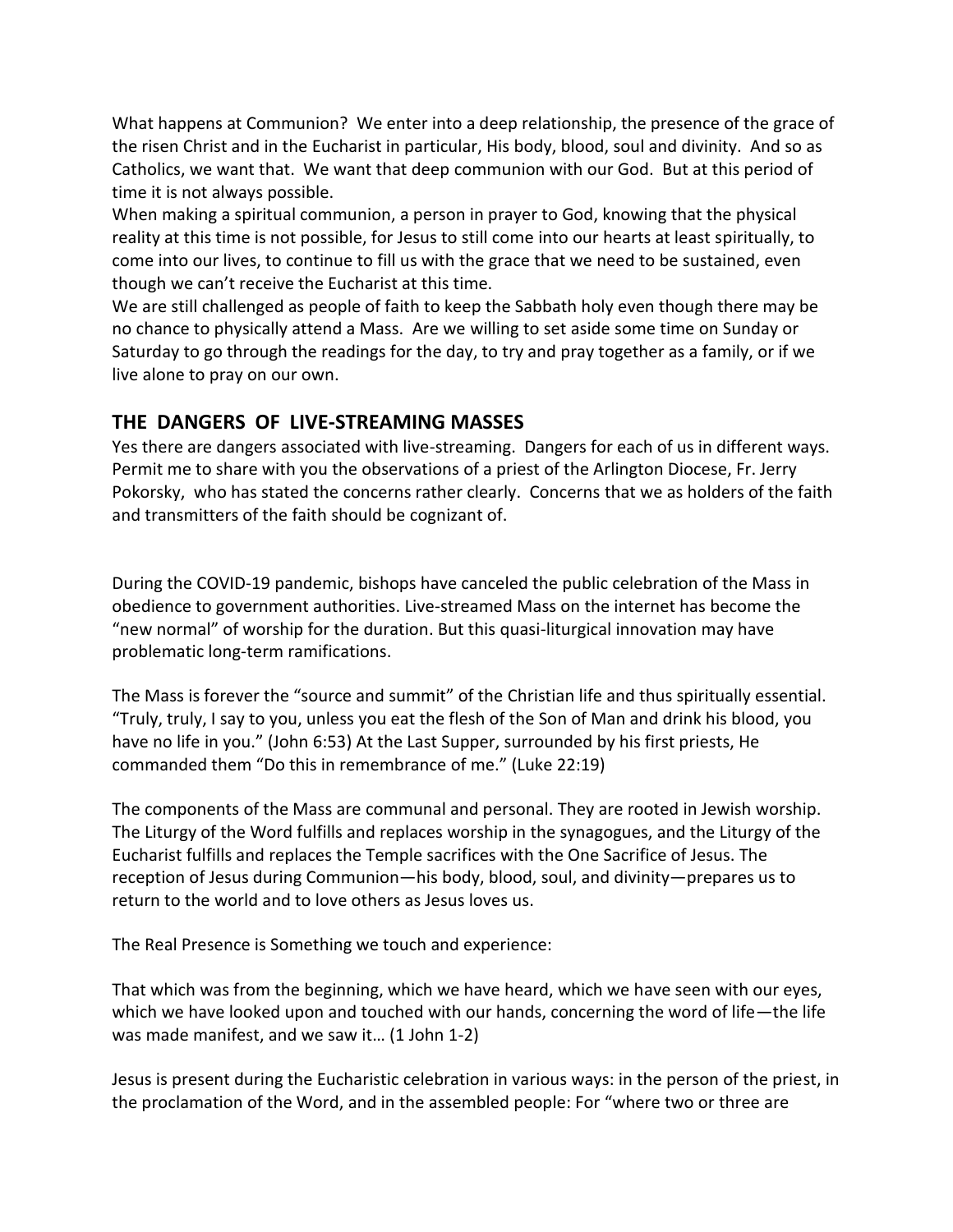gathered together in my name there am I in the midst of them." (Mt 18:20) Above all, Jesus is present under the appearance of bread and wine after the Consecration: "…Christ becomes present whole and entire, God and man" (Mysterium Fidei, no. 39).

The crisis in Catholic belief in the Real Presence is beyond dispute. The extended cessation of the public celebration of Masses throughout the country threatens to further undermine our faith. So it's understandable for pastors and diocesan bureaucracies to propose stopgap practices such as encouraging acts of "spiritual Communion" within the context of livestreamed Masses.

The Church has always advocated the practice of "making a spiritual Communion" outside of Mass. St. Alphonsus Liguori's prayer anticipates a future reception of Communion; he does not propose it as a substitute:

My Jesus, I believe that you are present in the most Blessed Sacrament. I love You above all things and I desire to receive You into my soul. Since I cannot now receive You sacramentally, come at least spiritually into my heart. I embrace You as if You were already there, and unite myself wholly to You. Never permit me to be separated from You. Amen.

Homebound Catholics feel some connection to the Church when they watch Mass on TV. So the growing recourse to live-streaming Masses may, at first, appear as a reasonable interim means to keep parishioners connected to their pastor and the daily celebration of the Mass. But there are distinct dangers to habitually "attending" Mass in the virtual reality of television and the internet and this may explain why some Catholics avoid streamed Masses. It's not real.

Some of the faithful—among them very pious folks—report that they "attend" Mass by watching the televised version. As a result—as many priests know—some seniors very gradually lose the desire to receive Holy Communion outside of Mass invoking their TV Mass "attendance." The lack of interest facilitates a priest's occasional neglect of his homebound visitation duties.

Hence even before the pandemic, television and internet broadcasts of the Mass tended to replace the Real Presence of Jesus in Holy Communion with his Virtual Presence (to coin a phrase). The great beauty of our sacred art, music, and architecture testifies to our need to receive the Sacraments within the context of transcendence. Mediation through a digital screen distances us from this reality.

One hopes those who view streamed Masses during these challenging weeks will return to the Real Presence celebrations when government and religious authorities once again permit church attendance. But appearances affect the cultural-religious zeitgeist for better or for worse. Culture flows from the cult, the form of worship. We have already reaped unintended consequences of liturgical practices (such as Communion in the hand) we've thoughtlessly implemented.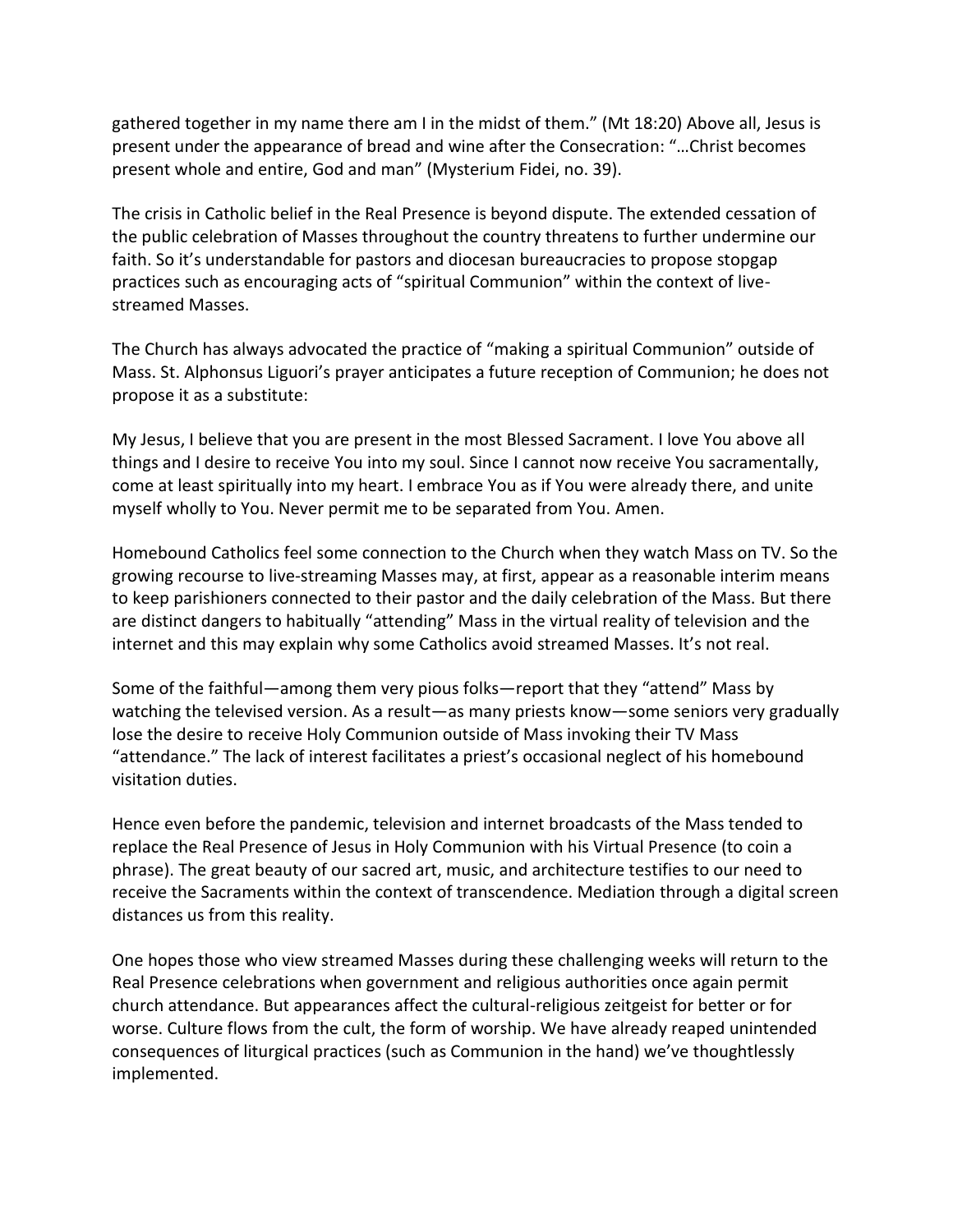Appearances accentuate or imply certain realities. A live-streamed Mass does not anticipate the reception of Holy Communion; it substitutes for our communal participation. The images focus on the prayers of the priest (feeding his narcissism?). Participation is decidedly passive—or completely interior/spiritual—which can be Protestant at best, gnostic at worst. The trajectory of these appearances may further erode the Catholic sense of need and desire for the Real Presence.

In 1979, Pope John Paul II encouraged priests in their sacred ministry. [His words](http://www.vatican.va/content/john-paul-ii/en/letters/1979/documents/hf_jp-ii_let_19790409_sacerdoti-giovedi-santo.html) were remarkably prescient:

…think of the places where people anxiously await a Priest, and where for many years, feeling the lack of such a Priest, they do not cease to hope for his presence. And sometimes it happens that they meet in an abandoned shrine, and place on the altar a stole which they still keep, and recite all the prayers of the Eucharistic liturgy; and then, at the moment that corresponds to the transubstantiation a deep silence comes down upon them, a silence sometimes broken by a sob… so ardently do they desire to hear the words that only the lips of a Priest can efficaciously utter. So much do they desire Eucharistic Communion, in which they can share only through the ministry of a priest....

During these unfortunate times, it seems better to emphasize the Real Presence of Jesus in traditional ways: in the gathering of two or three (but not more than ten so as not to violate governmental decrees!), reading of the Word, and a spiritual Communion—yearning for the Real Presence in better times.

In the meantime, active clerical and lay resistance to governmental claims that church attendance is "non-essential" would affirm authentically Catholic worship: We must not allow the virtual reality of electronic images to replace our desire for the Real Presence.

# **WEEKDAY REFLECTIONS FIFTEENTH WEEK**

#### **Monday 13 Jul**

## Isaiah 1:10-17; Psalm 49; Matthew 10:34-11:1

In today's passage from the book of the Prophet Isaiah God tells his people that ritual sacrifice no longer pleases him. He wants the people to truly believe in what they are doing rather than just performing. He wants the people to be concerned with justice and peace. The Psalm takes up this theme. In the Gospel from St Matthew, we see Jesus telling his listeners that he has not come to bring peace but trouble. This is because his message calls for a conversion of heart and a new way of life which many will and, indeed, still do reject. Our readings challenge us to make this conversion and become true Christians in thought, word and deed.

**Tuesday 14 Jul** 

Isaiah 7:1-9; Psalm 47: Matthew 11:20-24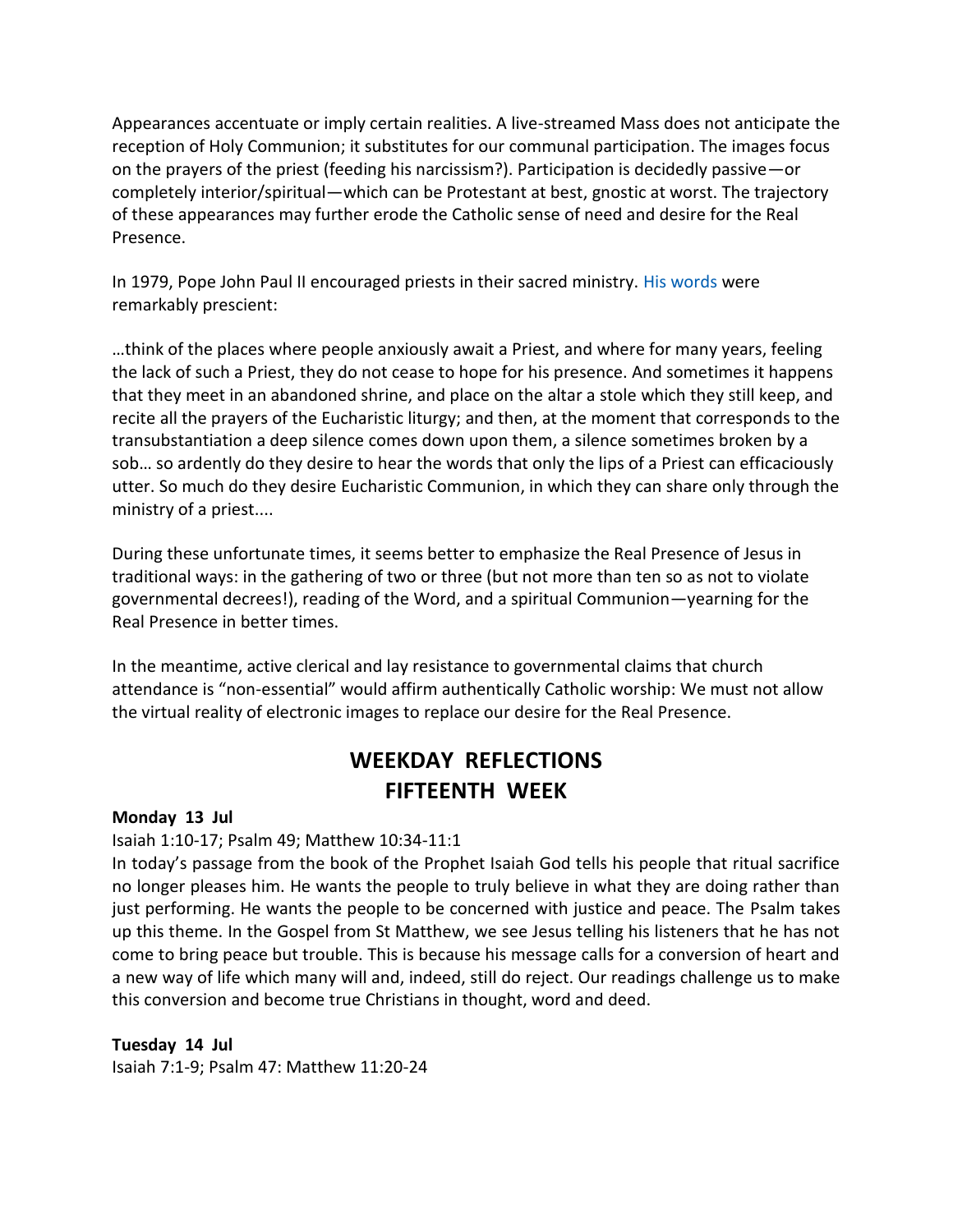In our first reading today from the Prophet Isaiah the Lord is telling his people to stand by him and they will be safe, but if they do not stand by him then they will not stand at all. This takes place about the year 733 BC when the rulers of Israel (the northern kingdom) and Aram had forged alliances with foreign rulers. Isaiah tells King Ahaz of Jerusalem to place his trust in God and God will defend him. In the Gospel, Christ exhorts his hearers to listen to him and to believe in him. Christ names a number of towns in which he had worked most of his miracles but where true faith had not materialized. He tells the people that these towns will be punished more severely than Sodom unless they listen and convert. We too are called to conversion of heart and a new way of life.

## **Wednesday 15 Jul**

## Isaiah 10:5-7, 13-16; Psalm 93; Matthew 11:25-27

The people are reminded by the prophet Isaiah in today's first reading that kingdoms and powers rise and fall but that everything is subject to God's power. Isaiah foretells that the King of Assyria will be used by God as the stick to discipline the people of Judah for the sins they have committed. In the Gospel, Jesus says that it is children who truly understand the message of the kingdom. By this he is saying that those with no preconceptions or theories can easily grasp the message he brings. To truly understand that message we need to have a clear mind and childlike trust.

#### **Thursday 16 Jul**

#### Isaiah 26:7-9, 12, 16-19; Psalm 101; Matthew 11:28-30

Our first reading today tells us that those who live righteously before the God who judges all will have a happy life. Those who do not live by the law of God will have a troubled life. Christ calls the people to himself in the Gospel and tells them that if they believe in him he will support them. The yoke which each of us has to carry is an easy one because faith in Christ will make the burden lighter and easier to carry. True faith is what we must have and that faith is demonstrated in righteous living.

#### **Friday 17 Jul**

## Isaiah 38:1-6, 21-22, 7-8; Psalm 38; Matthew 12:1-8

In our first reading we see that Hezekiah is now King of the southern kingdom of Judah. He is told by Isaiah that he is about to die so he prays to God and is cured because of his faith. In the Gospel, Jesus admonishes the Pharisees for being too legalistic about the Sabbath day. His disciples had been out walking with him and had picked a few heads of corn as they passed through the corn fields. What the Lord wants is mercy and not legalism for only in mercy is true faith to be seen.

#### **Saturday 18 Jul**

#### Micah 2:1-5; Psalm 9; Matthew 12:14-21

Our first reading today comes from the Prophet Micah – a contemporary of Isaiah – through whom God warns that those who plot evil and mischief will themselves be plotted against by God. Micah speaks about how those who commit evil even lie awake at night thinking up even more ways to deprive the poor. In the Gospel, Jesus is forced to move on from a particular district sooner than he intended because the Pharisees had decided to destroy him and were looking for